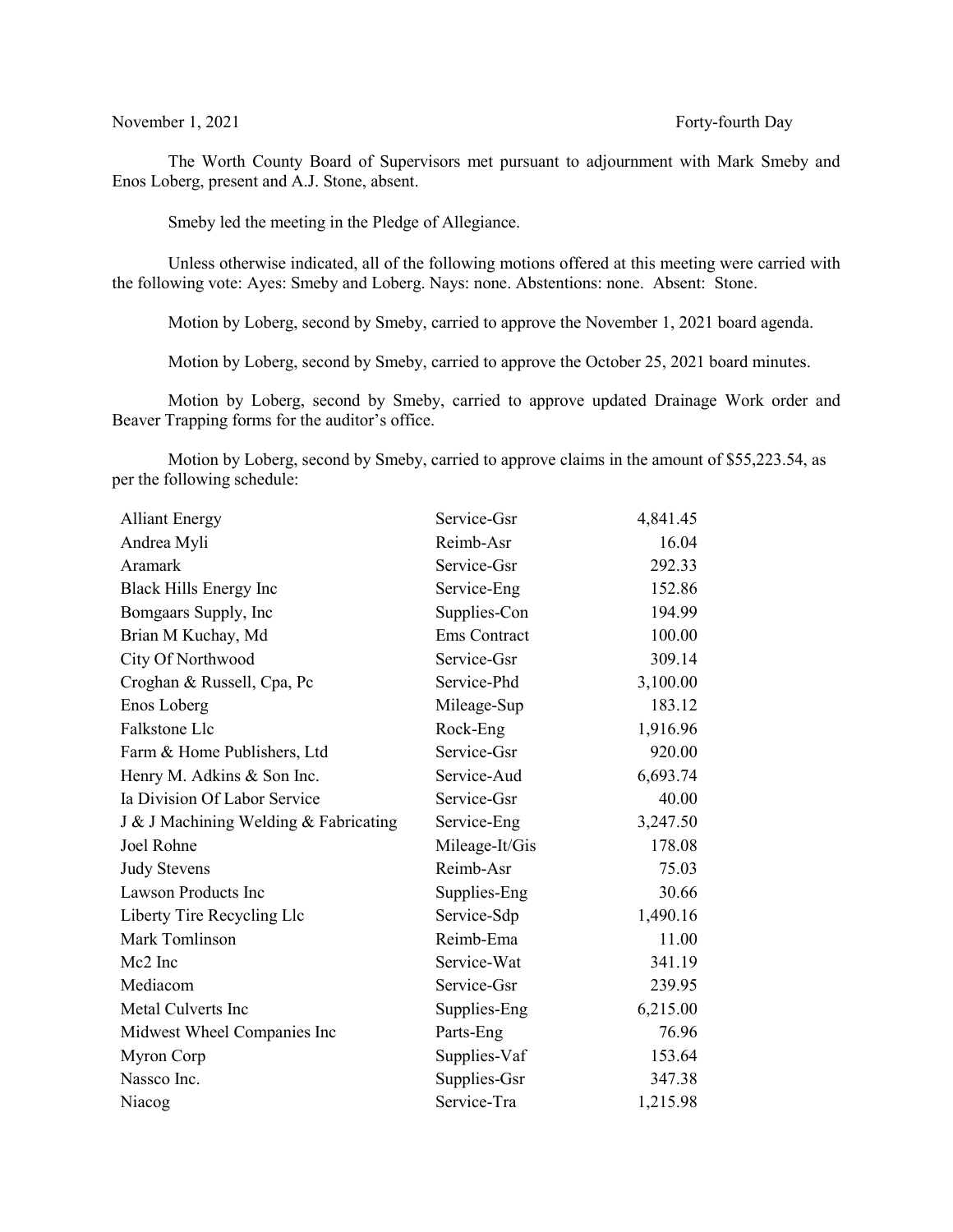| Ncrerc                      | Service-Dis/Ema | 5,774.48  |
|-----------------------------|-----------------|-----------|
| Northwood Sanitation Llc    | Service-Gsr     | 191.50    |
| Peterson Contractors Inc.   | Service-Eng     | 15,764.55 |
| Plunkett's Pest Control Inc | Service-Shf     | 91.94     |
| R80 Llc                     | Fuel-Gsr        | 16.00     |
| Reserve Account             | Postage-Rec     | 75.20     |
| <b>Staples Credit Plan</b>  | Supplies        | 27.16     |
| Ziegler Inc                 | Parts-Eng       | 899.55    |
|                             |                 | 55,223.54 |

Motion by Loberg, second by Smeby, carried to approve a tax abatement in the amount of \$109.76 for parcel #01-07-300-008.

Motion by Loberg, second by Smeby, carried to approve Resolution #2021.11.01.01

# RESOLUTION NO. 2021.11.01.01

Resolution Setting Date for a Public Hearing on the Proposal to Incur Non-Current Debt

WHEREAS, the Board of Supervisors of Worth County, Iowa (the "County"), has established the Worth County Consolidated Urban Renewal Area (the "Urban Renewal Area") and has established the Worth County Consolidated Urban Renewal Area Tax Increment Revenue Fund (the "Tax Increment Fund") in connection therewith; and

WHEREAS, the County has undertaken a certain urban renewal project (the "Highway 105 Project") in the Urban Renewal Area, consisting of using tax increment financing to support the construction of certain road improvements on Highway 105 for the promotion of economic development; and

WHEREAS, it has been proposed that the County facilitate an internal advance of fund in an amount not to exceed \$2,000,000 (the "Advance") for the purpose of paying the costs of the Highway 105 Project and the County desires to make the Advance eligible to be repaid from future incremental property tax revenues to be derived from the Urban Renewal Area; and

WHEREAS, pursuant to Section 331.479 of the Code of Iowa, it is now necessary to fix a date of meeting of the Board of Supervisors at which it is proposed to take action to approve the Advance and to give notice thereof as required by such law;

NOW, THEREFORE, Be It Resolved by the Board of Supervisors of Worth County, Iowa, as follows:

Section 1. This Board will meet electronically and/or at the County Courthouse, Northwood, Iowa, on November 15, 2021, at 9:00 o'clock a.m., at which time and place a hearing will be held and proceedings will be instituted and action taken to approve the Advance.

Section 2. The County Auditor shall publish notice of said hearing, the same being in the form attached to this resolution, which publication shall be made in a legal newspaper of general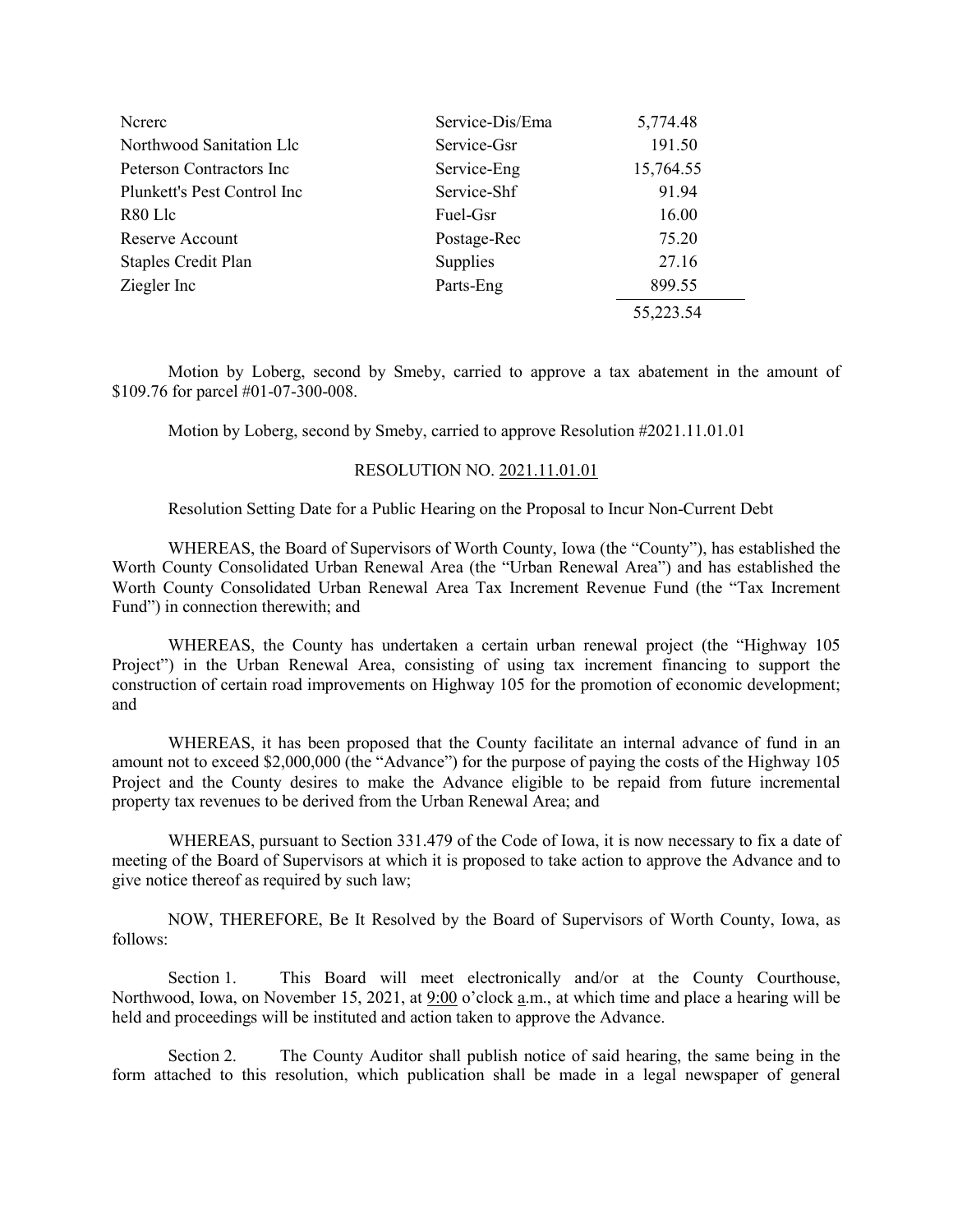circulation in Worth County, which publication shall be not less than four (4) and not more than twenty (20) days before the date set for the hearing.

## NOTICE OF PROPOSED ACTION TO INSTITUTE PROCEEDINGS FOR THE INCURRENCE OF NONCURRENT DEBT IN A PRINCIPAL AMOUNT NOT TO EXCEED \$2.000,000

#### (NONCURRENT DEBT)

The Board of Supervisors of Worth County, Iowa (the "County"), will meet on November 15, 2021, at the County Courthouse, Northwood, Iowa, at 9:00 o'clock a.m., for the purpose of instituting proceedings and taking action on a proposal to incur noncurrent debt (the "Noncurrent Debt") in a principal amount not to exceed \$2,000,000 for the purpose of constructing certain road improvements to Highway 105 for the promotion of economic development (the "Highway 105 Project"). The Highway 105 Project is being undertaken as an urban renewal project in the Worth County Consolidated Urban Renewal Area.

At the time and place set forth herein, oral or written objections may be filed or made to the proposal to incur the Noncurrent Debt. After receiving objections, the County may determine to incur the Noncurrent Debt.

The Noncurrent Debt will be in the form of an internal advance (the "Internal Advance") of funds totaling \$500,000 from the County's General Basic Fund and funds totaling \$1,500,000 from the County's Secondary Roads Fund for the payment of costs of the Highway 105 Project and shall be repaid in one or more annual installments on or before June 1, 2022. The Noncurrent Debt will be incurred pursuant to authority contained in Chapter 403 and in Section 331.478 and Section 331.479 of the Code of Iowa.

By order of the Board of Supervisors of Worth County, Iowa.

Jacki A. Backhaus County Auditor

Section 3. All resolutions or parts of resolutions in conflict herewith are hereby repealed to the extent of such conflict.

Section 4. This resolution shall be in full force and effect immediately upon its approval and adoption, as provided by law.

Passed and approved November 1, 2021.

Mark Smeby Vice-Chairperson, Board of Supervisors Attest: Jacki A. Backhaus, County Auditor

Motion by Loberg, second by Smeby, carried to approve Resolution #2021.11.01.02

### RESOLUTION NO. 2021.11.01.02

Resolution relating to the financing of certain proposed improvements to Highway 105 to be undertaken by Worth County, Iowa; establishing compliance with reimbursement bond regulations under the Internal Revenue Code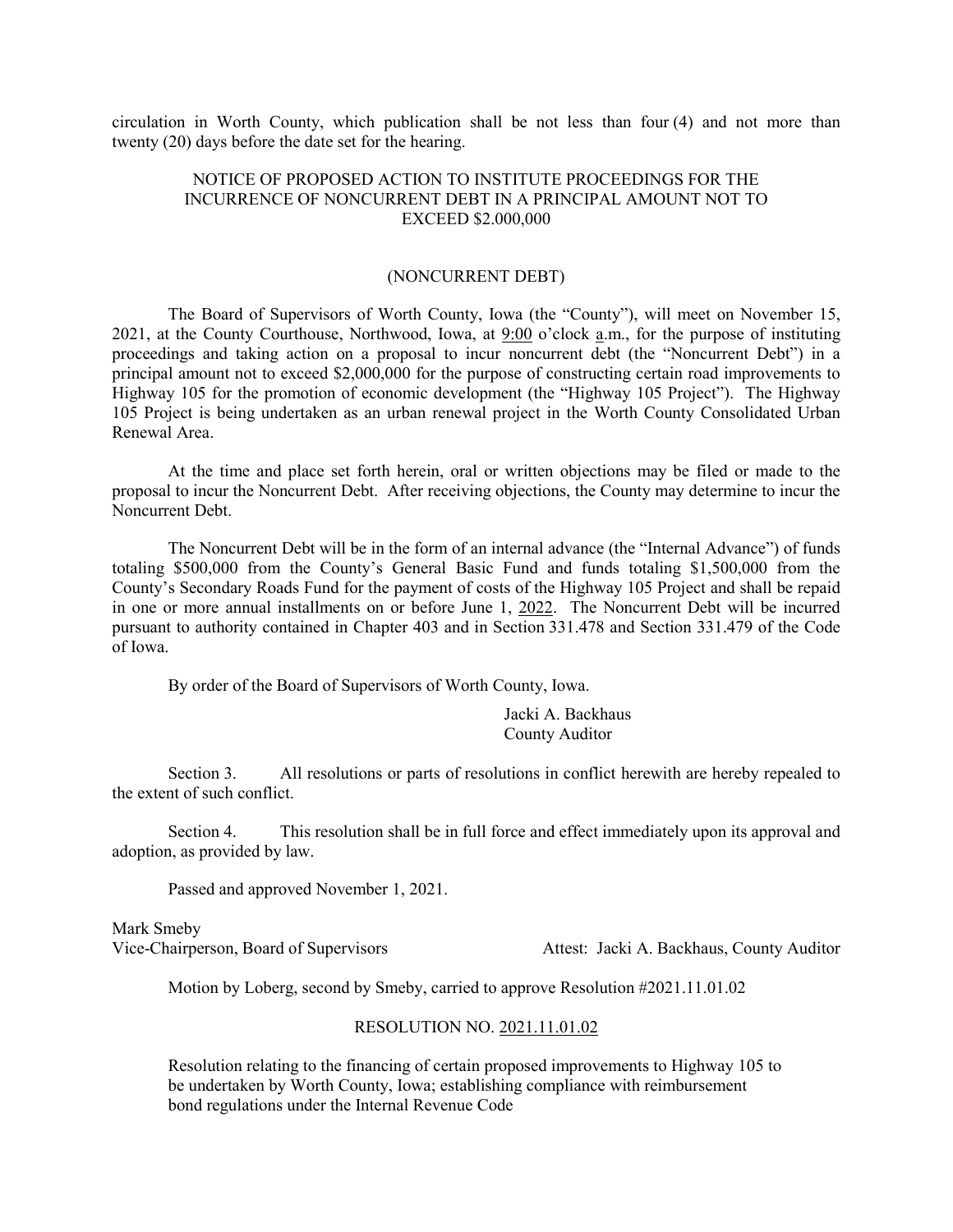BE IT RESOLVED by the Board of Supervisors (the "Board") of Worth County, Iowa (the "County"), as follows:

Section 5. Recitals.

The Internal Revenue Service has issued Section 1.150-2 of the Income Tax Regulations (the "Regulations") dealing with the issuance of bonds, all or a portion of the proceeds of which are to be used to reimburse a county for project expenditures made by a county prior to the date of issuance.

The Regulations generally require that a county make a prior declaration of its official intent to reimburse itself for such prior expenditures out of the proceeds of a subsequently issued borrowing and that the borrowing occur and the reimbursement allocation be made from the proceeds of such borrowing within a certain period after the payment of the expenditure or the date the projects are placed in service; and

The County desires to comply with requirements of the Regulations with respect to certain projects hereinafter identified.

Section 6. Official Intent Declaration.

The County proposes to undertake the following projects and to make original expenditures with respect thereto prior to the issuance of bonds, notes or other obligations (the "Bonds") and reasonably expects to issue the Bonds for such projects in the maximum principal amount shown below:

Maximum Amount of Bonds

Maximum Amount of Bonds Project Expected to be Issued for Project

Highway 105 Project \$3,700,000

Other than (i) expenditures to be paid or reimbursed from sources other than the Bonds or (ii) expenditures made not earlier than sixty days prior to the date of this Resolution or (iii) expenditures amounting to the lesser of \$100,000 or 5% of the proceeds of the Bonds or (iv) expenditures constituting preliminary expenditures as defined in Section 1.150-2(f)(2) of the Regulations, no expenditures for the projects have heretofore been made by the County for which the County will seek reimbursement from the proceeds of the Bonds.

This declaration is a declaration of official intent adopted pursuant to Section 1.150-2 of the Regulations.

Section 7. Budgetary Matters.

As of the date hereof, there are not sufficient County funds reserved, allocated on a long term basis or otherwise set aside (or reasonably expected to be reserved, allocated on a long term basis or